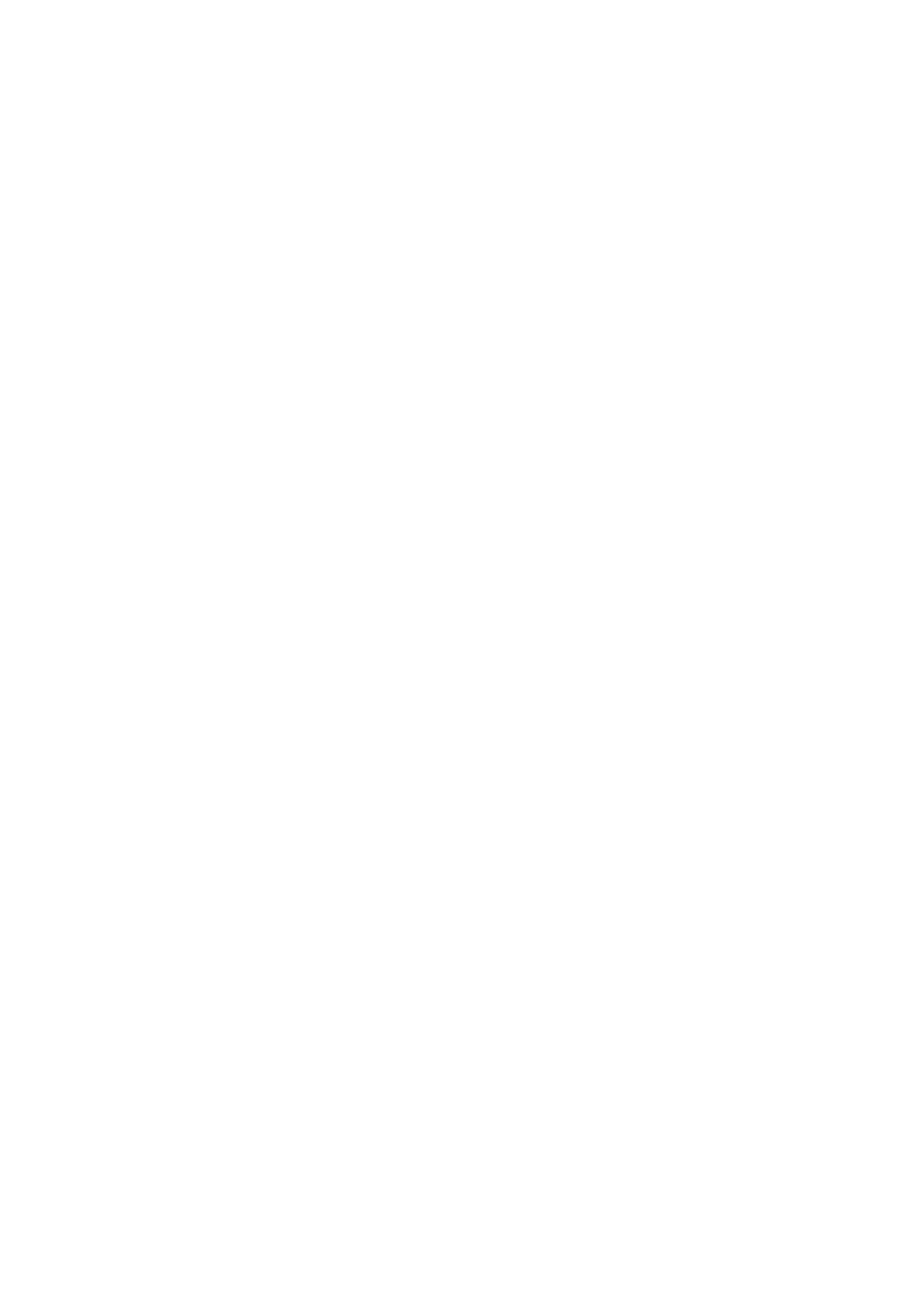# **Introduction**

The task of the first cycle of the Regular Process (2010 to 2014) will be to produce the first [World](http://www.worldoceanassessment.org/)  [Ocean Assessment.](http://www.worldoceanassessment.org/) To this end, the UN General Assembly has created an Ad Hoc Working Group of the Whole to oversee and guide the Regular Process, and a Group of Experts to carry out the assessments within the framework of the Regular Process. In addition, a much larger pool of experts has been created to assist the Group of Experts in conducting the assessments and to provide effective peer-review to ensure the high quality of the outputs. Since the Working Group meets once a year, a Bureau consisting of fifteen Member States<sup>1</sup>, representing the regional groups of the United Nations, was established for the intersessional periods of the Ad Hoc Working Group of the Whole.

Following the adoption in 2012 of the Terms of Reference and Methods of Work for the Group of Experts as well as the Outline of the First Global Integrated Marine Assessment (World Ocean Assessment, WOA-I), a number of activities have taken place and are briefly described in this document.

## **Regional Workshops**

From September 2011 to February 2013, a number of regular process regional workshops have been organized under the auspices of the United Nations. The objectives of these workshops were to:

- (i) review and evaluate all assessments considered by the participants to be relevant to the sea area under consideration and, on the basis of those evaluations, compile an inventory of assessments likely to be useful for the Regular Process;
- (ii) start building a network between experts and organizations taking part in each workshop, and the Group of Experts and the secretariat of the Regular Process; and
- (iii) Identify the capacity-building needs of States taking part in the workshop which are needed to allow them to contribute more fully to, and benefit more fully from, the Regular Process.

IOC played an active role in supporting scientifically and technically the organization of these workshops. IOC participated in all regional workshops and was a member of the organizing committee for some of them. The list of organized workshops is as follows:

- Brisbane, Australia (25–27 February 2013) –IOC represented by IOC Perth Office representative
- Maputo, Mozambique (5–7 December 2012) IOC represented by IOCAFRICA representative
- Miami, United States (13–15 November 2012) IOC represented by IOCARIBE Secretary and Headquarters, member of workshop organizing committee
- Brussels, Belgium (27–29 June 2012) IOC represented by IODE and Headquarters representatives, member of workshop organizing committee
- Sanya, China (21–23 February 2012) IOC represented by WESTPAC Secretary representative and member of workshop organizing committee
- Santiago, Chile (13–15 September 2011), represented by IOCARIBE Secretary.

 $\frac{1}{1}$  African States: Ghana, Kenya, Tanzania ; Asia-Pacific States : China, Republic of Korea, Sri Lanka; Eastern European States: Bulgaria, Estonia, Ukraine; GRULAC: Argentina, Chile, Ecuador; Western European and other States: Greece, Spain, USA (at the date of 26/03/2013)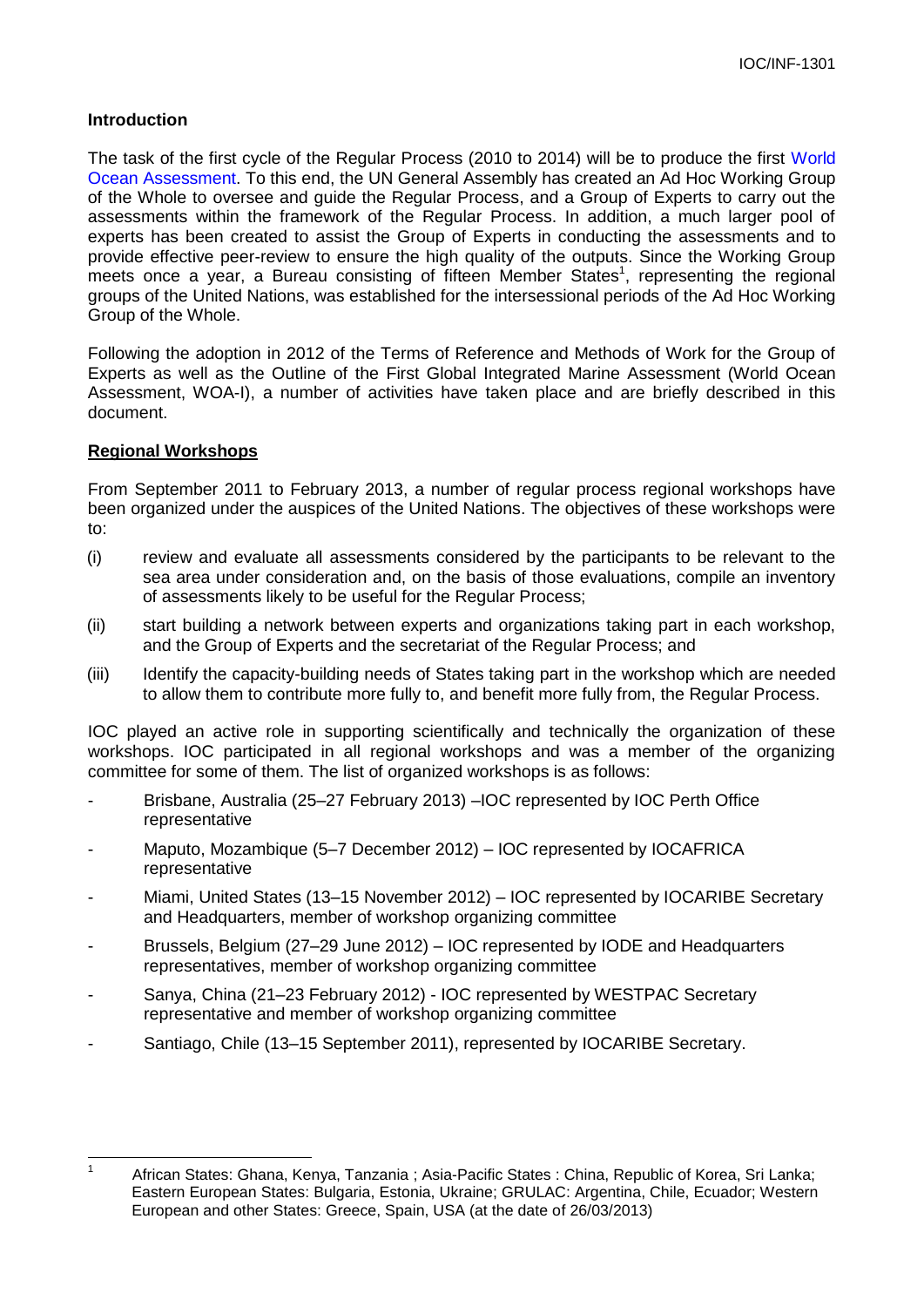# **Pool of Experts**

A large Pool of Experts of the Regular Process is essential to support the work of the Group of Experts in conducting the assessments and to provide effective peer-review to ensure the high quality of the outputs. It has been estimated that between 1500 and 2000 experts will be needed for the Pool of Experts. The Criteria for the appointment of experts to the Pool of Experts is available as Annex I, in A/66/189 at [http://ods.un.org/.](http://ods.un.org/) Experts with appropriate qualifications are urged to become engaged in this ongoing process. To do so, qualified individuals should contact their Governments to obtain the necessary nomination.

IOC has widely disseminated this call through [IOC Circular Letter, 2424](http://www.ioc-unesco.org/index.php?option=com_oe&task=viewDocumentRecord&docID=8602) and as well as through other electronic means. At the date of this document, the Pool is still open for nominations. As of 17 May 2013, 402 experts have been nominated.

#### **Inputs to the work of the UN Group of Experts**

Since April 2012, two meetings of the UN Group of Experts in charge of carrying out the assessments within the framework of the Regular Process were organized in November 2012 and April–May 2013.

In November 2012, the Group met to agree on proposed Lead Member allocations, and to discuss the draft chapter structures. IOC participated in this meeting as an observer to the Group of Experts.

In response to the letter from the Group of Experts Coordinators (Nov. 2012), requesting assistance to technical agencies, IOC has identified a number of resources and technical inputs that could be made available to the experts and lead contributors. These are presented in Annex II of this document. This document was made available to the Group of Experts.

These scientific inputs are derived from a number of on-going IOC programmes, and include for example the products derived from OBIS (Ocean Biogeographic Information System).

Another example of technical resources that IOC can provide is through the GEF Transboundary Water Assessment Programme (TWAP), which started March 2013 and will produce a number of ecological and socio-economic indicators for all 64 LMEs of the world and Open Ocean areas.

Alan Simcock, coordinator of the Group of Experts, attended the TWAP Open Ocean and Large Marine Ecosystems Inception meeting (20–22 March 2013) held at IOC headquarters. A number of options were explored for linking the two assessment processes which are both due to be published at the end of 2014. Thanks to the support received by the Government of France, through the TWAP project, IOC will develop a number of baseline indicators that will be made available to the Group of Experts and relevant contributors. IOC will ensure that the assessment products (including graphical materials) developed in the context of TWAP will be made available to the Regular Process Group of Experts and contributors for possible inclusion in the World Ocean Assessment.

On 29 April–2 May 2013, another meeting of the Group of Experts was organized in New York, following the fourth meeting of the Ad Hoc Working Group of the Whole, with the objective to examine further chapter structures and begin considering the formation of writing teams based on expertise residing in the pool of experts.

According to the timetable of the Regular Process (Annex I of this document), two additional meetings of the Group of Experts are scheduled in November 2013 and May 2014. IOC intends to participate in these meetings.

The need for increased coordination between the Regular Process and the work of the UN technical agencies such as IOC was recognised at the fourth meeting of the Ad Hoc Working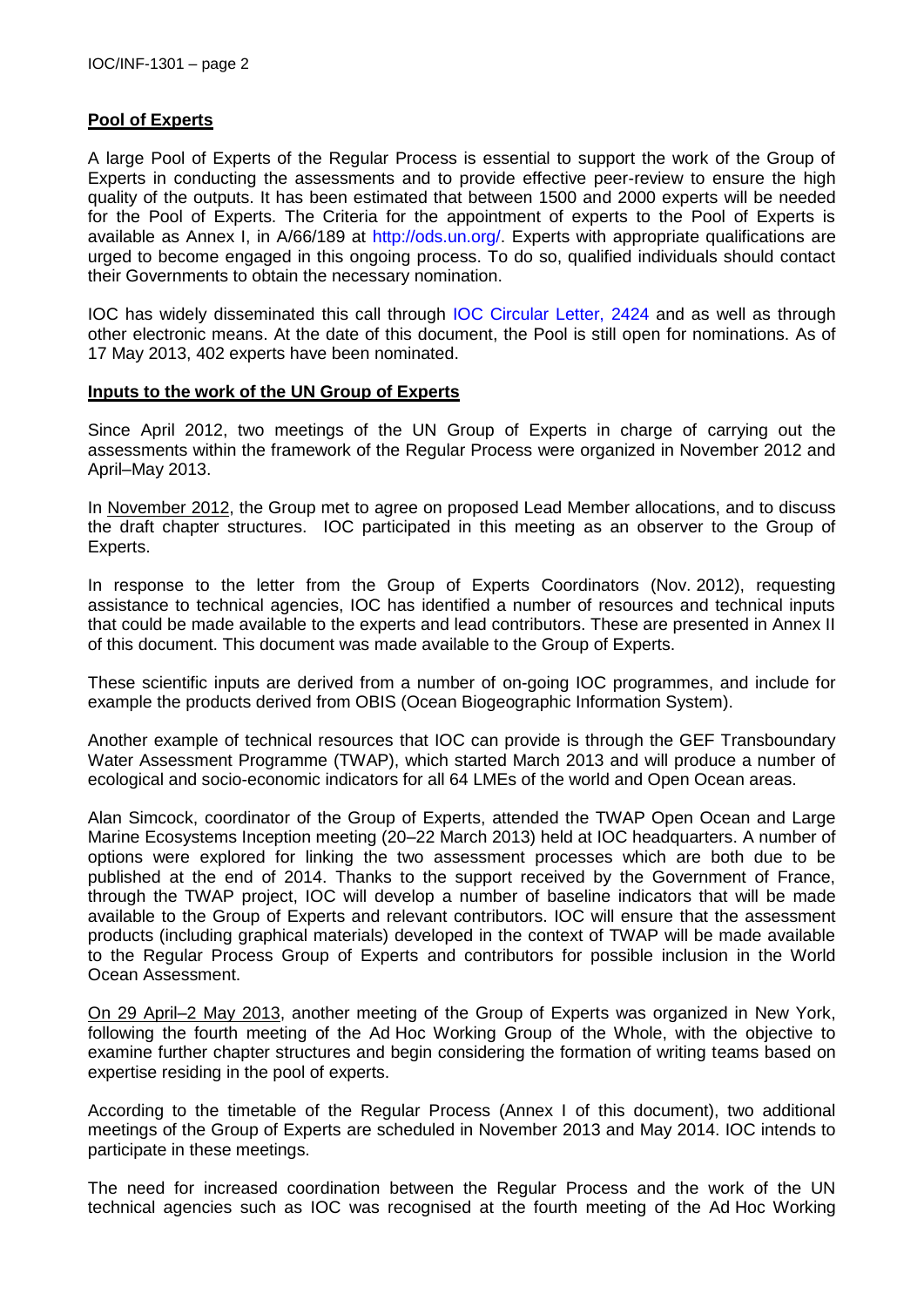Group of the Whole (22–26 April 2013), that decided *inter alia* that the Group of Experts in consultation with the Bureau and the secretariat of the Regular Process, should consider ways to improve coordination with other agencies and bodies conducting assessments that involve the oceans, including through the sharing of information and data on assessments.

#### **Capacity Building needs for Regular Process**

The Regular Process through various meetings of this Ad Hoc Working Group has expressed the need to start building capacity of Member States for the conduct of integrated marine assessments as a key priority.

Recommendations identified during the Regular Process Regional Workshops are extremely useful in identifying regional priorities where targeted capacity-development interventions should be implemented. These needs should be considered by IOC regional bodies such as WESTPAC and IOCARIBE in order to address these needs through the development of regional capacitydevelopment interventions. At the same time, as IOC is in the process of redefining its global strategy for capacity development (IOC-XXVII/2 Annex 10), these should also be addressed in this framework.

During the Fourth Meeting of the Ad Hoc Working Group of the Whole (22–26 April 2013), the issue of capacity building was discussed in details by UN Member States. On that occasion, building on their respective mandates, IOC and UNEP stated that a practical approach for addressing capacity needs as identified through the regional workshops, would require the development of a tailored approach, such as the development and implementation of a specific Regular Process Training Module which would:

- (i) provide common information content/common approaches towards assessment methodologies;
- (ii) define approaches for scaling up assessments (national, regional, global);
- (iii) promote the use of standardized procedure to integrate the ecological and socio-economic dimensions of assessments, with the aim of securing coherence, consistency and comparability across regions.

In the coming months, IOC, UNEP, DOALOS as Secretariat of the Regular Process, as well as the Bureau of the Ad Hoc Working Group will continue to discuss these options.

#### **Useful links:**

Outline of the World Ocean Assessment [http://www.un.org/depts/los/global\\_reporting/Outline\\_of\\_the\\_First\\_Global\\_Integrated\\_Marine\\_Asse](http://www.un.org/depts/los/global_reporting/Outline_of_the_First_Global_Integrated_Marine_Assessment.pdf) [ssment.pdf](http://www.un.org/depts/los/global_reporting/Outline_of_the_First_Global_Integrated_Marine_Assessment.pdf)

Pool of experts [http://www.un.org/Depts/los/global\\_reporting/Pool%20of%20experts%20Chart.pdf](http://www.un.org/Depts/los/global_reporting/Pool%20of%20experts%20Chart.pdf)

Recommendations of the Fourth Meeting of the Ad Hoc Working Group of the Whole (22 - 26 April 2013)

[http://www.un.org/Depts/los/global\\_reporting/Recommendations\\_25042013.pdf](http://www.un.org/Depts/los/global_reporting/Recommendations_25042013.pdf)

Website of the World Ocean Assessment <http://www.worldoceanassessment.org/>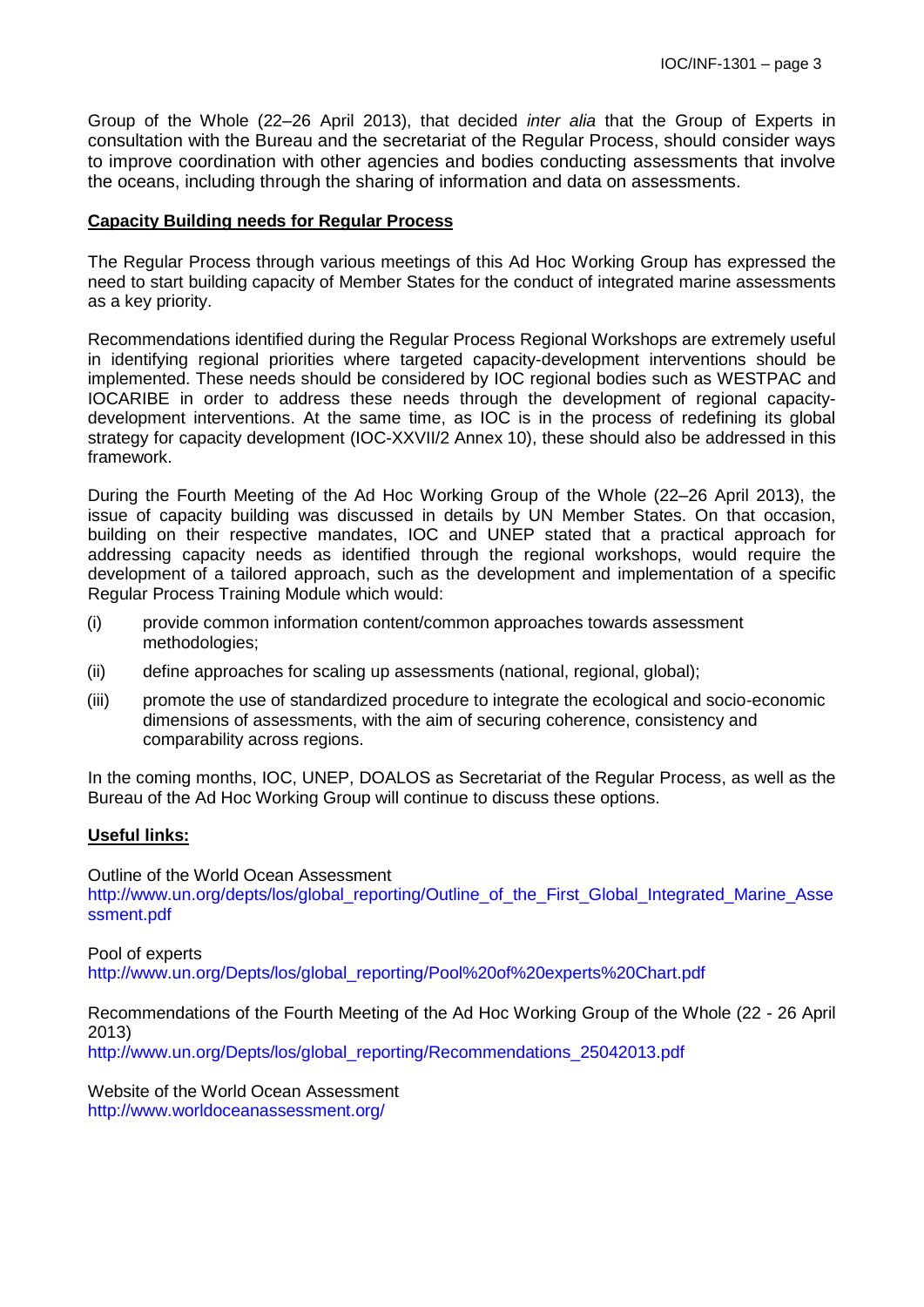# **Annex I: Revised Timetable of the Regular Process**

| Date                  | <b>Action or Event</b>                                                                                                                                                                                                                                                                   |  |  |  |
|-----------------------|------------------------------------------------------------------------------------------------------------------------------------------------------------------------------------------------------------------------------------------------------------------------------------------|--|--|--|
| <b>COMPLETED</b>      |                                                                                                                                                                                                                                                                                          |  |  |  |
| August/September 2009 | The Ad Hoc Working Group of the Whole considers the<br>Assessment of Assessments, agrees on the overall framework<br>for the Regular Process and the timing for the first cycle, agrees<br>on the need for more time, and recommends the appointment of<br>an interim Group of Experts.  |  |  |  |
| March 2010            | The General Assembly endorses the overall framework and<br>timing of the first cycle, asks for States' views on the<br>fundamental building blocks and arranges for a further meeting<br>of the Ad Hoc Working Group of the Whole and the appointment<br>of an interim Group of Experts. |  |  |  |
| June 2010             | The interim Group of Experts provides suggestions on the<br>fundamental building blocks.                                                                                                                                                                                                 |  |  |  |
| September 2010        | The Ad Hoc Working Group of the Whole agrees on modalities<br>for implementing the Regular Process, including capacity-<br>building.                                                                                                                                                     |  |  |  |
| December 2010         | The General Assembly approves the modalities for<br>implementing the Regular Process, establishes the Group of<br>Experts and asks them to provide options to achieve the<br>deadline of 2014.                                                                                           |  |  |  |
| February 2011         | The Ad Hoc Working Group of the Whole recognizes the need<br>for regional workshops and the appointment of a pool of experts<br>to support the Group of Experts and agrees on the need for<br>communication systems.                                                                     |  |  |  |
| May 2011              | The General Assembly approves the recommendations of the<br>Ad Hoc Working Group of the Whole and requests it to meet<br>again in June 2011.                                                                                                                                             |  |  |  |
| June 2011             | The Group of Experts provides a preliminary inventory of types<br>of experts for workshops.                                                                                                                                                                                              |  |  |  |
| June 2011             | The Ad Hoc Working Group of the Whole agrees on the Criteria<br>for the Appointment of Experts, the Guidelines for Workshops,<br>and the establishment of the Bureau.                                                                                                                    |  |  |  |
| September 2011        | A regional Workshop for the South-East Pacific is held in<br>Santiago, Chile.                                                                                                                                                                                                            |  |  |  |
| December 2011         | The General Assembly approves the Criteria for the<br>Appointment of Experts, the Guidelines for Workshops and<br>arrangements for the Bureau.                                                                                                                                           |  |  |  |
| January 2012          | The secretariat of the Regular Process issues call for nomination<br>of members of the pool of experts.                                                                                                                                                                                  |  |  |  |
| February 2012         | A regional Workshop for Eastern and South-Eastern Asian Seas<br>is held in Sanya, China.                                                                                                                                                                                                 |  |  |  |
| April 2012            | The third meeting of the Ad Hoc Working Group of the Whole<br>agrees on the Terms of Reference and Methods of Work for the<br>Group of Experts and the Outline of the First Global Integrated<br>Marine Assessment.                                                                      |  |  |  |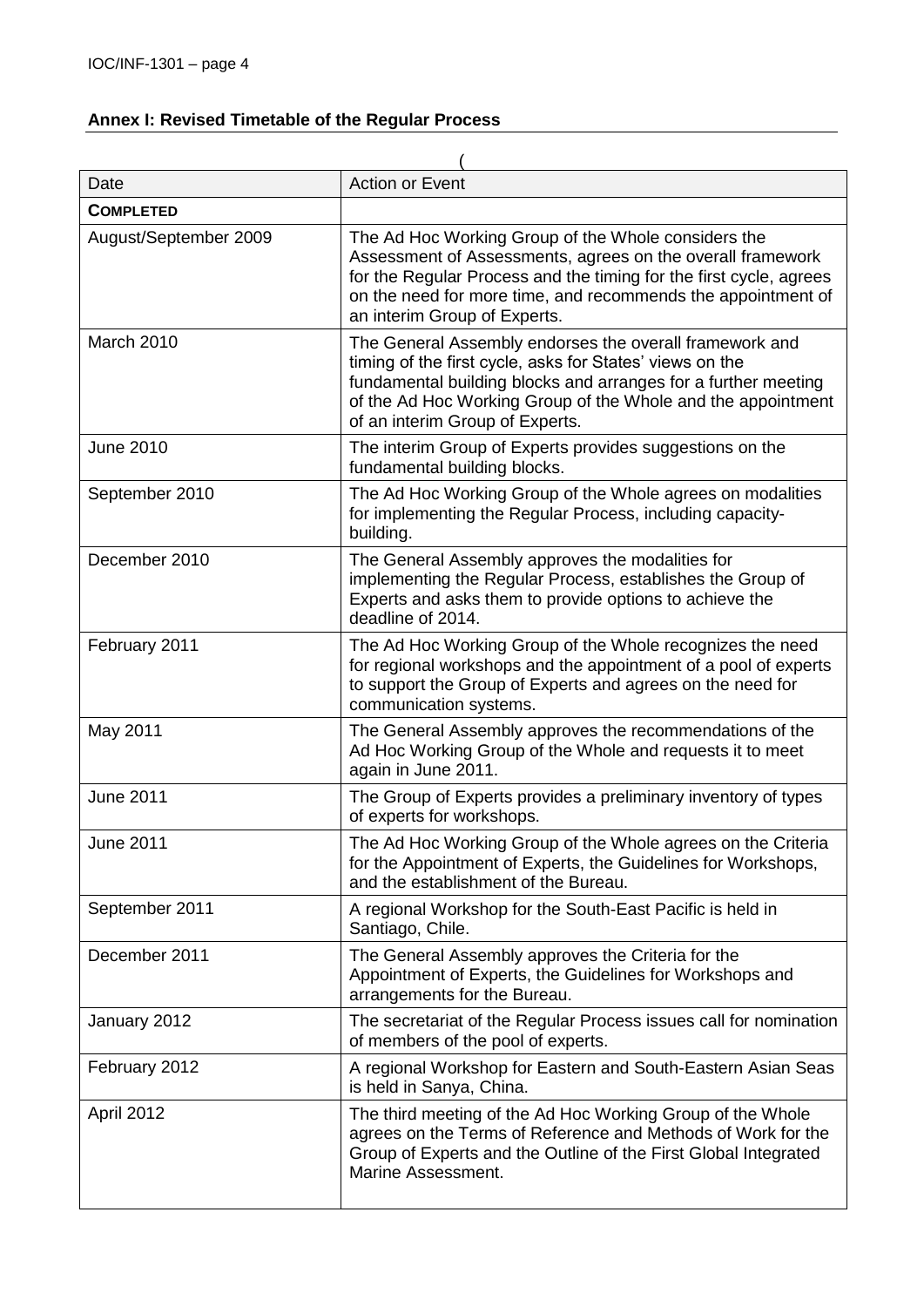| Date                                                       | <b>Action or Event</b>                                                                                                                                                                                                                                                                                                                         |
|------------------------------------------------------------|------------------------------------------------------------------------------------------------------------------------------------------------------------------------------------------------------------------------------------------------------------------------------------------------------------------------------------------------|
| April 2012                                                 | In the intervals of the meeting of the Ad Hoc Working Group of<br>the Whole, the Group of Experts meets to discuss methods of<br>achieving an integrated assessment and organization of drafting.                                                                                                                                              |
| <b>June 2012</b>                                           | A regional Workshop for the North Atlantic and Baltic, Black and<br>Mediterranean Sea is held in Brussels, Belgium.                                                                                                                                                                                                                            |
| February 2012 - September<br>2012                          | Appointments by States of experts to the Pool of Experts based<br>on the Criteria for the appointment of experts.                                                                                                                                                                                                                              |
| September 2012                                             | Additional UNEP workshop for East Asian Seas and North-West<br>Pacific                                                                                                                                                                                                                                                                         |
| October 2012                                               | Comments by Bureau on Guidance to Contributors                                                                                                                                                                                                                                                                                                 |
| 26 - 30 November 2012                                      | Meeting of the Group of Experts (5 days) to:<br>(a) agree proposed Lead Member allocations<br>(b) agree handling of Part VI (Biodiversity)<br>(c) discuss the structure of Part VI (Marine Biological Diversity<br>and Habitats)<br>(c) discuss some draft chapter structures;<br>(d) agree how to involve the Pool of Experts and the website |
|                                                            | start-up.<br>During the meeting there is also a discussion with some<br>AHWGW Bureau members on the draft Guidance                                                                                                                                                                                                                             |
| December 2012                                              | AHWGW Bureau approves the Guidance for Contributors by a<br>written procedure.                                                                                                                                                                                                                                                                 |
| December 2012                                              | General Assembly approves Outline and Terms of Reference<br>and Working Methods.                                                                                                                                                                                                                                                               |
| January - March 2013                                       | Group of Experts begins analysis of the nominations of<br>members of the Pool of Experts as a basis for proposals for<br>writing teams for chapters and develop chapter structures                                                                                                                                                             |
| 22 - 26 April 2013                                         | The fourth meeting of the Ad Hoc Working Group of the Whole is<br>convened. The main issues are:                                                                                                                                                                                                                                               |
|                                                            | Format of World Ocean Assessment I;                                                                                                                                                                                                                                                                                                            |
|                                                            | Mobilisation of resources;                                                                                                                                                                                                                                                                                                                     |
|                                                            | Capacity-building.                                                                                                                                                                                                                                                                                                                             |
| <b>FORSEEN</b>                                             |                                                                                                                                                                                                                                                                                                                                                |
| 29 April - 2 May 2013                                      | Meeting of the Group of Experts (4 days) to review progress,<br>examine further chapter structures and begin considering the<br>formation of writing teams.                                                                                                                                                                                    |
| June 2013                                                  | Group of Experts complete the first set of proposals for writing<br>teams and request any further necessary appointments to the<br>Pool of Experts.                                                                                                                                                                                            |
| June 2013                                                  | Meeting of the Bureau to consider the proposals of the Group of<br><b>Experts for writing teams</b>                                                                                                                                                                                                                                            |
| Summer 2013                                                | Further regional Workshops are held                                                                                                                                                                                                                                                                                                            |
| Later in 2013 (as necessary)                               | Group of Experts complete further sets of proposals for writing<br>teams and submit them to the Bureau.                                                                                                                                                                                                                                        |
| Later in 2013 (as necessary)                               | Bureau considers further sets of proposals for writing teams.                                                                                                                                                                                                                                                                                  |
| April - August 2013 (and at<br>other points, if necessary) | States make further appointments to the Pool of Experts.                                                                                                                                                                                                                                                                                       |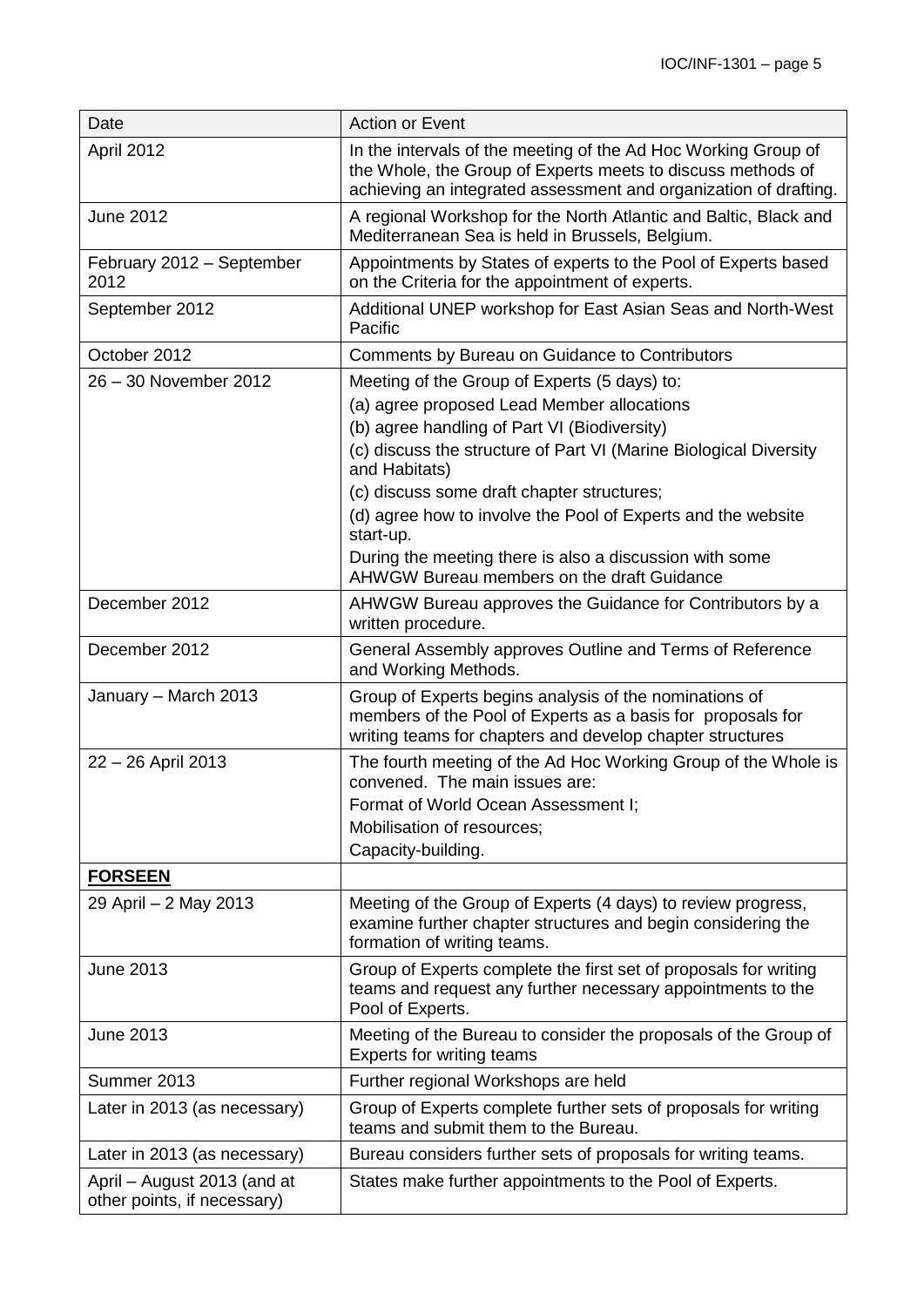| Date                                   | <b>Action or Event</b>                                                                                                                                                                                                              |
|----------------------------------------|-------------------------------------------------------------------------------------------------------------------------------------------------------------------------------------------------------------------------------------|
| July - August 2013                     | Writing teams agree draft chapter structures, and the Group of<br>Experts agree them                                                                                                                                                |
| September 2013 - January<br>2014       | Writing teams prepare initial drafts of chapters and any<br>necessary supporting working papers.                                                                                                                                    |
| November 2013 - January 2014           | Any necessary meetings of writing teams                                                                                                                                                                                             |
| 3 - 7 November 2013                    | Meeting of the Group of Experts (5 days):                                                                                                                                                                                           |
|                                        | (a) To review progress (including the state of the chapter<br>structures and any available drafts of working papers and draft<br>chapters);<br>(b) To recommend arrangements for peer review                                        |
|                                        | (subject to approval of the Bureau).                                                                                                                                                                                                |
| November/December 2013                 | Meeting of the Bureau to consider the outcome of the meeting of<br>the Group of Experts and to agree on consequential actions.                                                                                                      |
| End January 2014                       | Completion of Draft Chapters by Writing Teams.                                                                                                                                                                                      |
| February 2014                          | Commentators comment on Draft Chapters.                                                                                                                                                                                             |
| March 2014                             | Writing teams revise Draft Chapters in the light of comments.                                                                                                                                                                       |
| March - April 2014                     | Group of Experts prepares draft First Global Integrated Marine<br>Assessment.                                                                                                                                                       |
| April/May 2014                         | Possible fifth meeting of the Ad Hoc Working Group of the<br>Whole.                                                                                                                                                                 |
| May 2014                               | Meeting of the Group of Experts (5-10 days) to complete the<br>draft First Global Integrated Marine Assessment.                                                                                                                     |
| May 2014                               | Coordinators of the Group of Experts provide briefing on<br>progress on the occasion of the meeting of the Commission on<br>Sustainable Development (review phase) in its consideration of<br>the Oceans and Seas thematic cluster. |
| June - August 2014                     | Review of the draft First Global Integrated Marine Assessment<br>by States and Peer Reviewers.                                                                                                                                      |
| September 2014                         | Meeting of the Group of Experts (5-10 days) to finalize the First<br>Global Integrated Marine Assessment.                                                                                                                           |
| October - November 2014                | Review of the final draft of World Ocean Assessment I by the<br>Bureau and asks for any necessary clarifications. Group of<br>Experts makes clarifications.                                                                         |
| End November 2014                      | Submission of the final text of World Ocean Assessment I – the<br>First Global Integrated Marine Assessment – by the Group of<br>Experts to the secretariat of the Regular Process.                                                 |
| December 2014                          | Bureau approves submission to the Ad Hoce Working Group of<br>the Whole and develops recommendations for action                                                                                                                     |
| By end December 2014,<br>at the latest | Submission of World Ocean Assessment I to the Ad Hoc<br>Working Group of the Whole. It is made available on the WOA<br>website.                                                                                                     |
| December 2014 - February<br>2015       | Copy-editing, translation of the Summary into the other UN<br>languages, and printing.                                                                                                                                              |
| February 2015                          | Publication of World Ocean Assessment I.                                                                                                                                                                                            |
| February 2015 (or some later<br>date)  | Consideration of the First Global Integrated Marine Assessment<br>by the Ad Hoc Working Group of the Whole and related<br>recommendations to the General Assembly.                                                                  |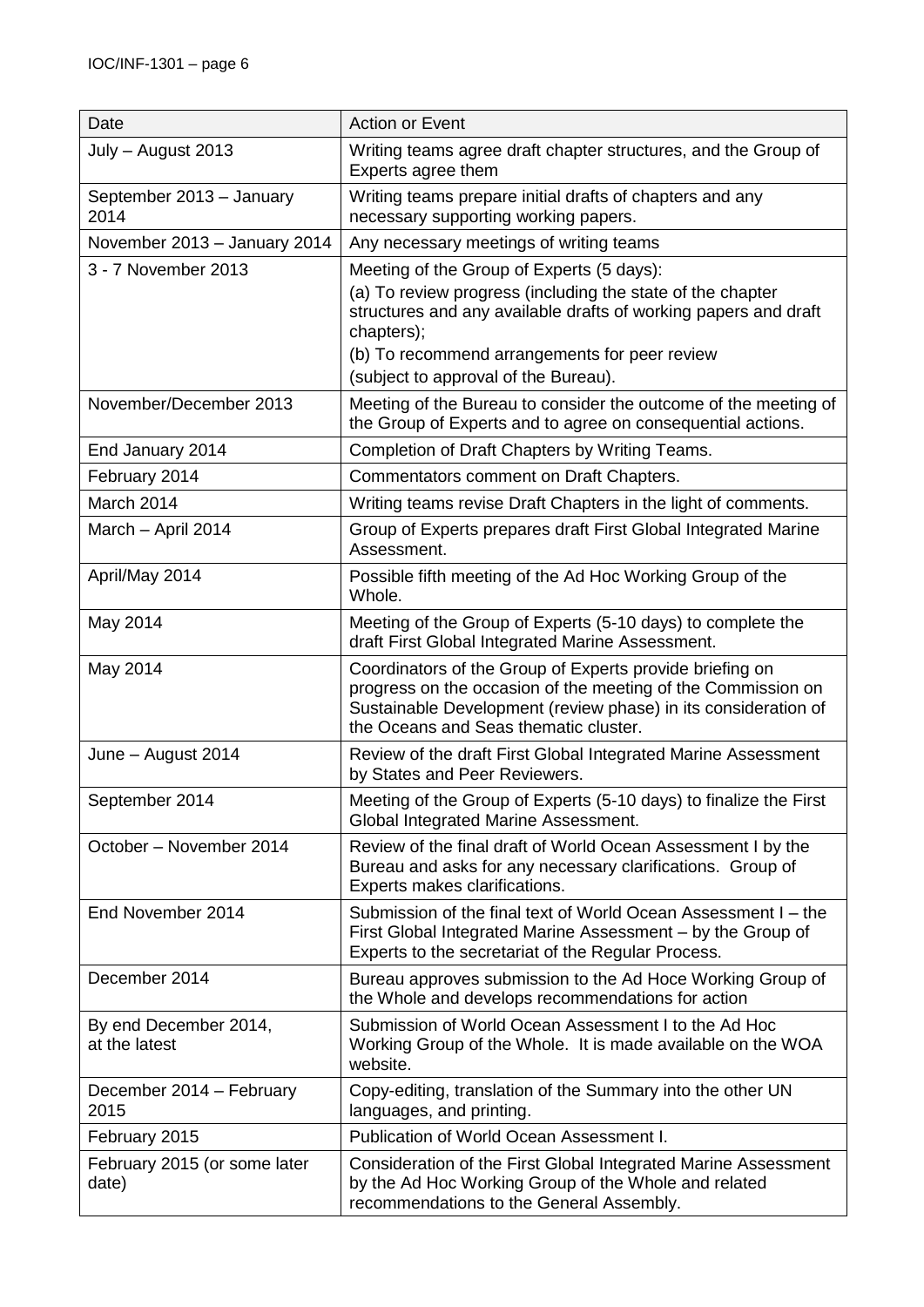| Date             | Action or Event                                                                                                                                                                                                                                                                 |
|------------------|---------------------------------------------------------------------------------------------------------------------------------------------------------------------------------------------------------------------------------------------------------------------------------|
| May 2015         | The Coordinators of the Group of Experts provide briefing on the<br>First Global Integrated Marine Assessment on the occasion of<br>the meeting of the Commission on Sustainable Development<br>(policy phase) in its consideration of the Oceans and Seas<br>thematic cluster. |
| Late autumn 2015 | The General Assembly considers the First Global Integrated<br>Marine Assessment during its 70th session.                                                                                                                                                                        |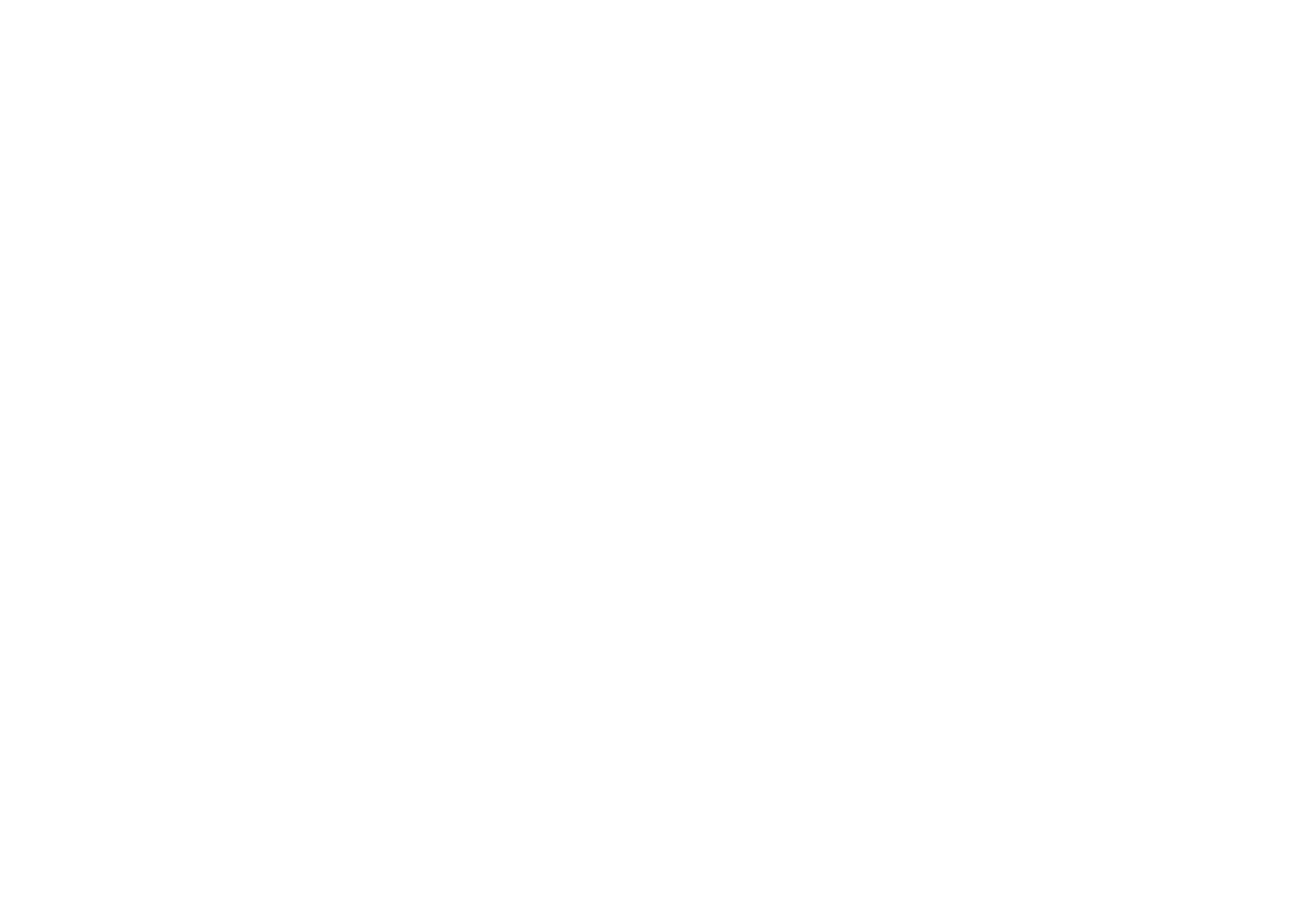## **Annex II: Information and Data Available Through IOC/UNESCO for the Development of the First World Ocean Assessment (Woa-I)**

In response to the letter form the GoE coordinators (Nov. 2012), requesting assistance to IOC, UNEP, FAO and IMO, the IOC Secretariat has prepared the following table that identifies a number of resources, information, ecological and socio-economic indicators, data products that can be made available to the Lead Drafters and Members of the WOA, through IOC programmes, projects or co-sponsored initiatives. A contact point is identified for each of these.

| <b>CHAPTER</b>                                                | <b>IOC PROGRAMMES</b><br>/PROJECTS/CO-<br><b>SPONSORED</b><br><b>INITIATIVES</b> | TYPE OF INFORMATION/DATA PRODUCTS                                                                                                                                                                                                                                                                              | <b>SCALE</b><br>GLOBAL/<br><b>REGIONAL/</b><br><b>NATIONAL</b> | <b>CONTACT</b><br>POINT FOR ADDITIONAL INFO<br>(NAME, EMAIL, WEB SITE)                                                                                                         |
|---------------------------------------------------------------|----------------------------------------------------------------------------------|----------------------------------------------------------------------------------------------------------------------------------------------------------------------------------------------------------------------------------------------------------------------------------------------------------------|----------------------------------------------------------------|--------------------------------------------------------------------------------------------------------------------------------------------------------------------------------|
| Chapter 1. Planet, oceans and life                            | <b>OBIS</b>                                                                      | Biogeographic Information / Biodiversity<br>Indices                                                                                                                                                                                                                                                            | Global                                                         | Ward Appeltans,<br>w.appeltans@unesco.org<br>http://iobis.org                                                                                                                  |
| Chapter 2. Mandate, information<br>sources and method of work |                                                                                  |                                                                                                                                                                                                                                                                                                                |                                                                |                                                                                                                                                                                |
|                                                               |                                                                                  | PART III – ASSESSMENT OF MAJOR ECOSYSTEM SERVICES FROM THE MARINE ENVIRONMENT (OTHER THAN PROVISIONING SERVICES)                                                                                                                                                                                               |                                                                |                                                                                                                                                                                |
| Chapter 3. Scientific understanding<br>of ecosystem services  |                                                                                  |                                                                                                                                                                                                                                                                                                                |                                                                |                                                                                                                                                                                |
| Chapter 4. The oceans' role in the<br>hydrological cycle      | <b>WCRP</b>                                                                      | The CLIVAR and GEWEX projects of<br>WCRP coordinate research in this area<br>and could contribute publications and<br>scientific expertise.                                                                                                                                                                    | Global                                                         | Valery Detemmerman,<br>vdetemmerman@wmo.int, www.wcrp-<br>climate.org                                                                                                          |
|                                                               | <b>TWAP</b>                                                                      | indicator time series and maps: ocean<br>heat content evolution and projections,<br>sea level rise projections, cyclone heat<br>potential projections and human<br>vulnerability, sea ice extent<br>and accompanying narrative assessment<br>text<br>LMEs: Mean sea surface temperature and<br>assessment text | Global:<br><b>LMEs</b>                                         | Albert Fischer, a.fischer@unesco.org,<br>ioc-goos.org (TWAP partner: WCRP, as<br>above); Julian Barbière (TWAP partner:<br>Ken Sherman, NOAA/URI.<br>Kenneth.sherman@noaa.gov) |
| Sea/Air interaction<br>Chapter 5.                             | GOOS<br><b>SOLAS</b><br><b>WCRP</b><br><b>CLIVAR</b>                             | GOOS takes observations and<br>WCRP/CLIVAR coordinates research on<br>air-sea interaction and could contribute<br>publications and scientific expertise.                                                                                                                                                       | Global                                                         | GOOS: Albert Fischer,<br>a.fischer@unesco.org, www.ioc-<br>goos.org                                                                                                            |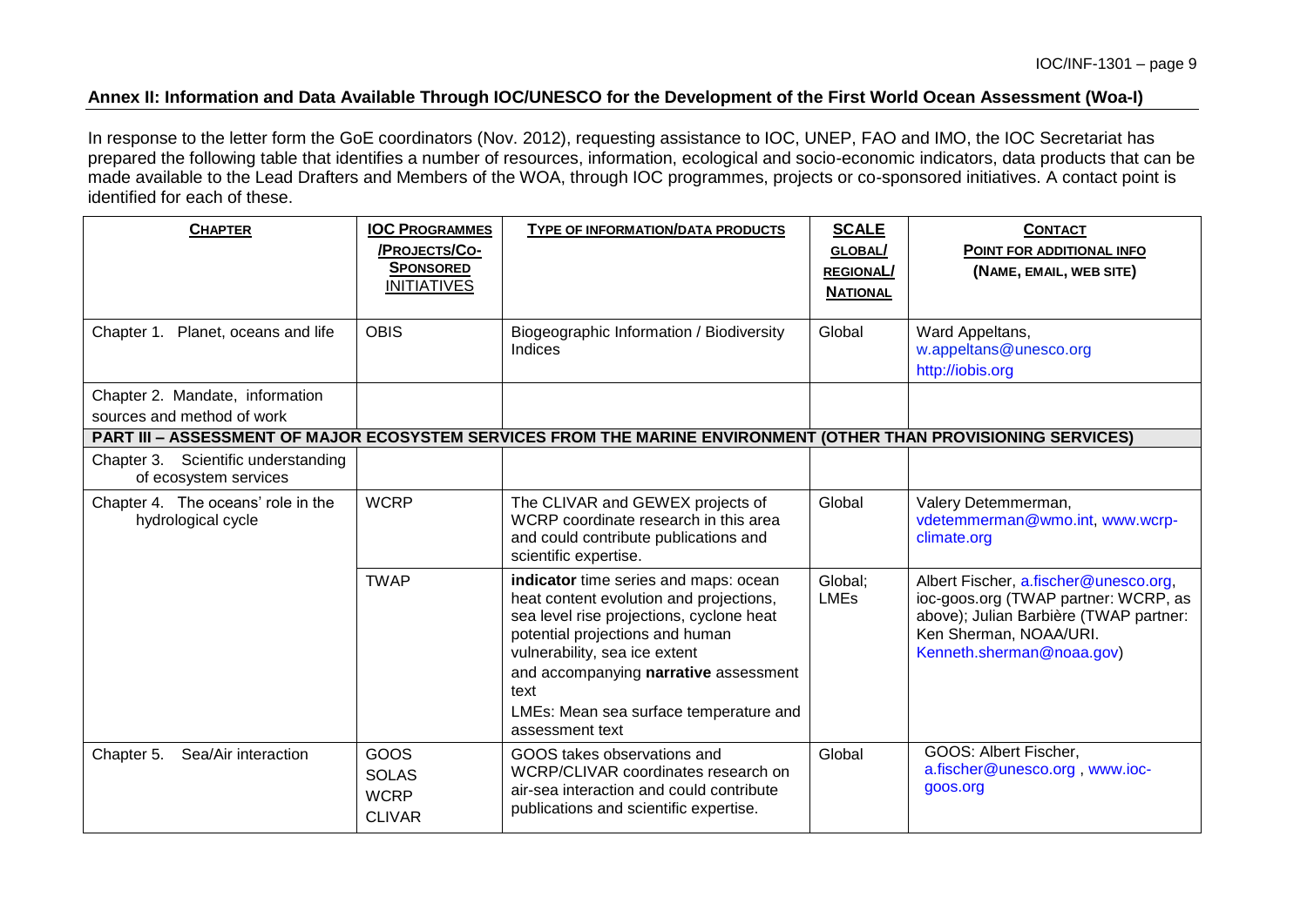| <b>CHAPTER</b>                                                                           | <b>IOC PROGRAMMES</b><br>/PROJECTS/CO-<br><b>SPONSORED</b><br><b>INITIATIVES</b> | <b>TYPE OF INFORMATION/DATA PRODUCTS</b>                                                                                                                                                                                                                | <b>SCALE</b><br><b>GLOBAL/</b><br><b>REGIONAL/</b><br><b>NATIONAL</b> | <b>CONTACT</b><br>POINT FOR ADDITIONAL INFO<br>(NAME, EMAIL, WEB SITE)                                                                                                                                                    |
|------------------------------------------------------------------------------------------|----------------------------------------------------------------------------------|---------------------------------------------------------------------------------------------------------------------------------------------------------------------------------------------------------------------------------------------------------|-----------------------------------------------------------------------|---------------------------------------------------------------------------------------------------------------------------------------------------------------------------------------------------------------------------|
|                                                                                          |                                                                                  |                                                                                                                                                                                                                                                         |                                                                       | SOLAS: Dr. Emilie Brévière<br>[ebreviere@geomar.de] and<br>[skontradowitz@geomar.de] GEOMAR<br>Helmholtz-Centre for Ocean Research<br>Kiel                                                                                |
|                                                                                          |                                                                                  |                                                                                                                                                                                                                                                         |                                                                       | WCRP: Dr Ghassem Asrar (WMO)<br>email: gasrar@wmo.int                                                                                                                                                                     |
|                                                                                          |                                                                                  |                                                                                                                                                                                                                                                         |                                                                       | <b>CLIVAR: Roger Barry</b><br>International Project Office<br>Southampton, United Kingdom<br>E-mail: icpo@noc.soton.ac.uk                                                                                                 |
| Primary production,<br>Chapter 6.<br>cycling of nutrients, surface<br>layer and plankton | <b>TWAP</b>                                                                      | indicator time series and maps: ocean<br>colour, chlorophyll, primary productivity,<br>and biogeographic domain shifts;<br>mesozooplankton abundance, copepod<br>community size, timing and phenology.<br>and accompanying narrative assessment<br>text | Global;<br><b>LMEs</b>                                                | Albert Fischer, a.fischer@unesco.org,<br>ioc-goos.org (TWAP partners: Trevor<br>Platt, tplatt@dal.ca and Shubha<br>Sathyendranath, shubha@dal.ca,<br>www.pml.ac.uk; Sonia Batten,<br>soba@sahfos.ac.uk, www.sahfos.ac.uk) |
|                                                                                          |                                                                                  | LMEs: Mean primary productivity and<br>chlorophyll a                                                                                                                                                                                                    |                                                                       | Julian Barbiere (TWAP partners:<br>Ken Sherman, NOAA/URI.<br>kenneth.sherman@noaa.gov)                                                                                                                                    |
|                                                                                          | N-CIPR, GEOHAB                                                                   | Nutrient loading data and models                                                                                                                                                                                                                        | All                                                                   | N-CIRP : Lex Bouwman,<br>Lex.Bouwman@pbl.nl<br>GEOHAB : Raphe Kudela,<br>kudela@ucsc.edu                                                                                                                                  |
| Chapter 7. Ocean-sourced<br>carbonate production                                         | <b>IOCCP</b>                                                                     | The IOC-SCOR International Ocean<br><b>Carbon Coordination Programme works</b><br>with observations and synthesis of ocean<br>carbon and could contribute publications<br>and scientific expertise.                                                     | Global                                                                | Maciej Telszewski,<br>m.telszewski@ioccp.org, www.ioccp.org                                                                                                                                                               |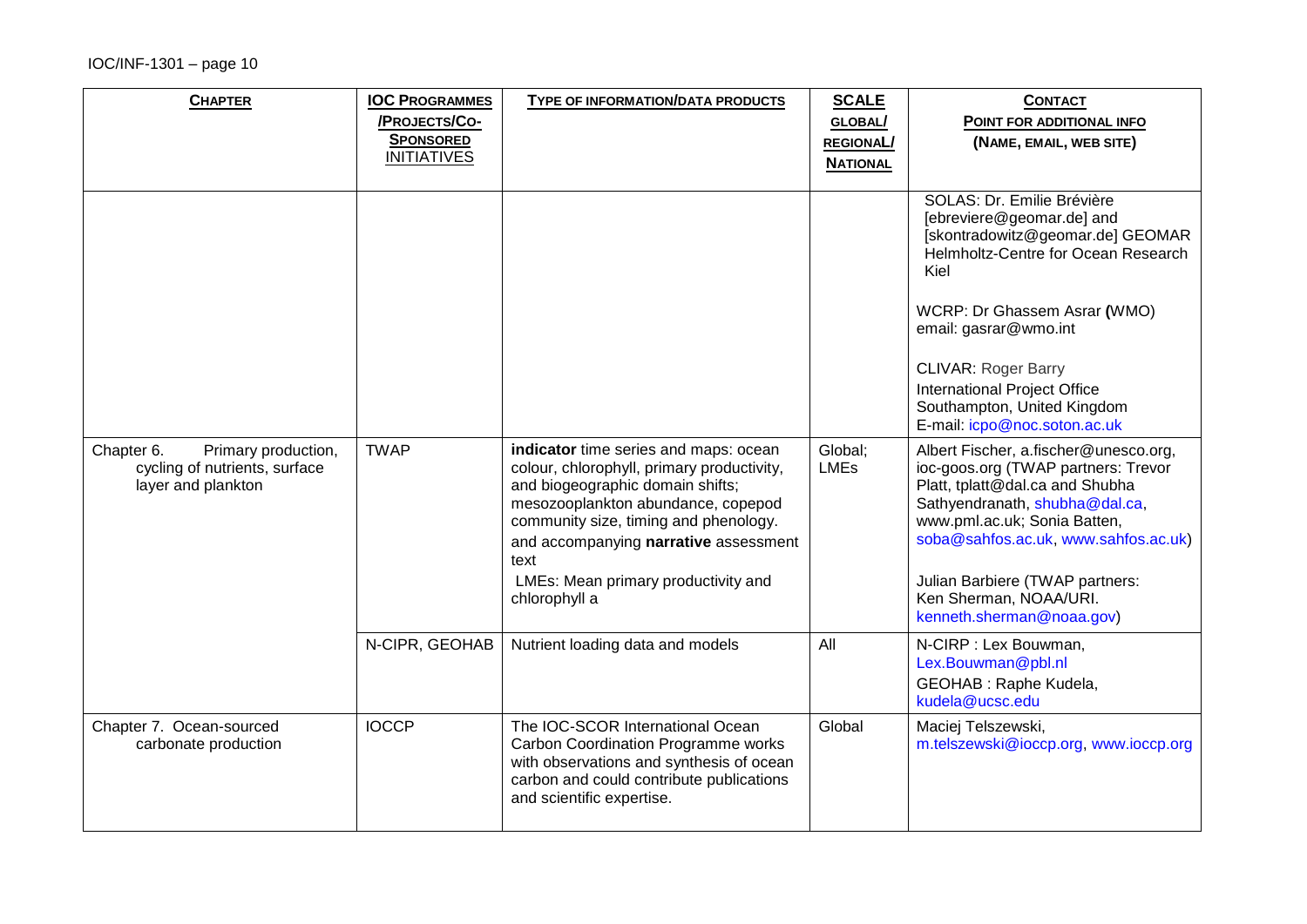| <b>CHAPTER</b>                                                                                                             | <b>IOC PROGRAMMES</b><br>/PROJECTS/CO-<br><b>SPONSORED</b><br><b>INITIATIVES</b> | TYPE OF INFORMATION/DATA PRODUCTS                                                                                                                                                                                                                                                                                                                                                                                                                                                                                                                    | <b>SCALE</b><br>GLOBAL/<br><b>REGIONAL/</b><br><b>NATIONAL</b> | <b>CONTACT</b><br>POINT FOR ADDITIONAL INFO<br>(NAME, EMAIL, WEB SITE)                                                                                                                                                                     |
|----------------------------------------------------------------------------------------------------------------------------|----------------------------------------------------------------------------------|------------------------------------------------------------------------------------------------------------------------------------------------------------------------------------------------------------------------------------------------------------------------------------------------------------------------------------------------------------------------------------------------------------------------------------------------------------------------------------------------------------------------------------------------------|----------------------------------------------------------------|--------------------------------------------------------------------------------------------------------------------------------------------------------------------------------------------------------------------------------------------|
| Chapter 8.<br>Aesthetic, cultural,<br>religious and spiritual<br>ecosystem services derived<br>from the marine environment |                                                                                  |                                                                                                                                                                                                                                                                                                                                                                                                                                                                                                                                                      |                                                                |                                                                                                                                                                                                                                            |
| Chapter 9. Conclusions on major<br>ecosystems services other<br>than provisioning services                                 |                                                                                  |                                                                                                                                                                                                                                                                                                                                                                                                                                                                                                                                                      |                                                                |                                                                                                                                                                                                                                            |
|                                                                                                                            |                                                                                  | <b>PART IV - ASSESSMENT OF CROSS-CUTTING ISSUE: FOOD SECURITY AND FOOD SAFETY</b>                                                                                                                                                                                                                                                                                                                                                                                                                                                                    |                                                                |                                                                                                                                                                                                                                            |
| Chapter 10. Oceans and seas as<br>sources of food                                                                          |                                                                                  |                                                                                                                                                                                                                                                                                                                                                                                                                                                                                                                                                      |                                                                |                                                                                                                                                                                                                                            |
| Chapter 11. Capture fisheries                                                                                              | <b>TWAP</b>                                                                      | indicator time series and maps: demersal<br>fishing effort, catch from bottom-impacting<br>gear, tuna catch in the high seas, marine<br>trophic index, fishing-in-balance index,<br>projections of fish catch potential to 2050<br>under global warming.<br>For LMEs: Reported landings, Value of<br>reported landings, Marine Trophic Index &<br>Fishing in Balance Index, Ecological<br>Footprint of Fisheries, Stock-status plots,<br>Catch from bottom-impacting gear,<br><b>Fishing Effort</b><br>and accompanying narrative assessment<br>text |                                                                | Albert Fischer, a.fischer@unesco.org,<br>ioc-goos.org; Julian Barbière (TWAP<br>partner: UBC Fisheries Center, Daniel<br>Pauly, d.pauly@fisheries.ubc.ca, Villy<br>Christensen,<br>v.christensen@fisheries.ubc.ca,<br>www.seaaroundus.org) |
|                                                                                                                            | Indiseas                                                                         | Status and trends: see examples at:<br>http://www.indiseas.org/                                                                                                                                                                                                                                                                                                                                                                                                                                                                                      |                                                                | SHIN Yunne [yunne-jai.shin@ird.fr]<br><b>SHANNON Lynne</b><br>[Lynne.Shannon@uct.ac.za]                                                                                                                                                    |
| Chapter 12<br>Aquaculture                                                                                                  |                                                                                  |                                                                                                                                                                                                                                                                                                                                                                                                                                                                                                                                                      |                                                                |                                                                                                                                                                                                                                            |
| Chapter 13<br>Fish stock propagation                                                                                       |                                                                                  | see "projections of fish catch potential to<br>2050 under global warming" above                                                                                                                                                                                                                                                                                                                                                                                                                                                                      |                                                                |                                                                                                                                                                                                                                            |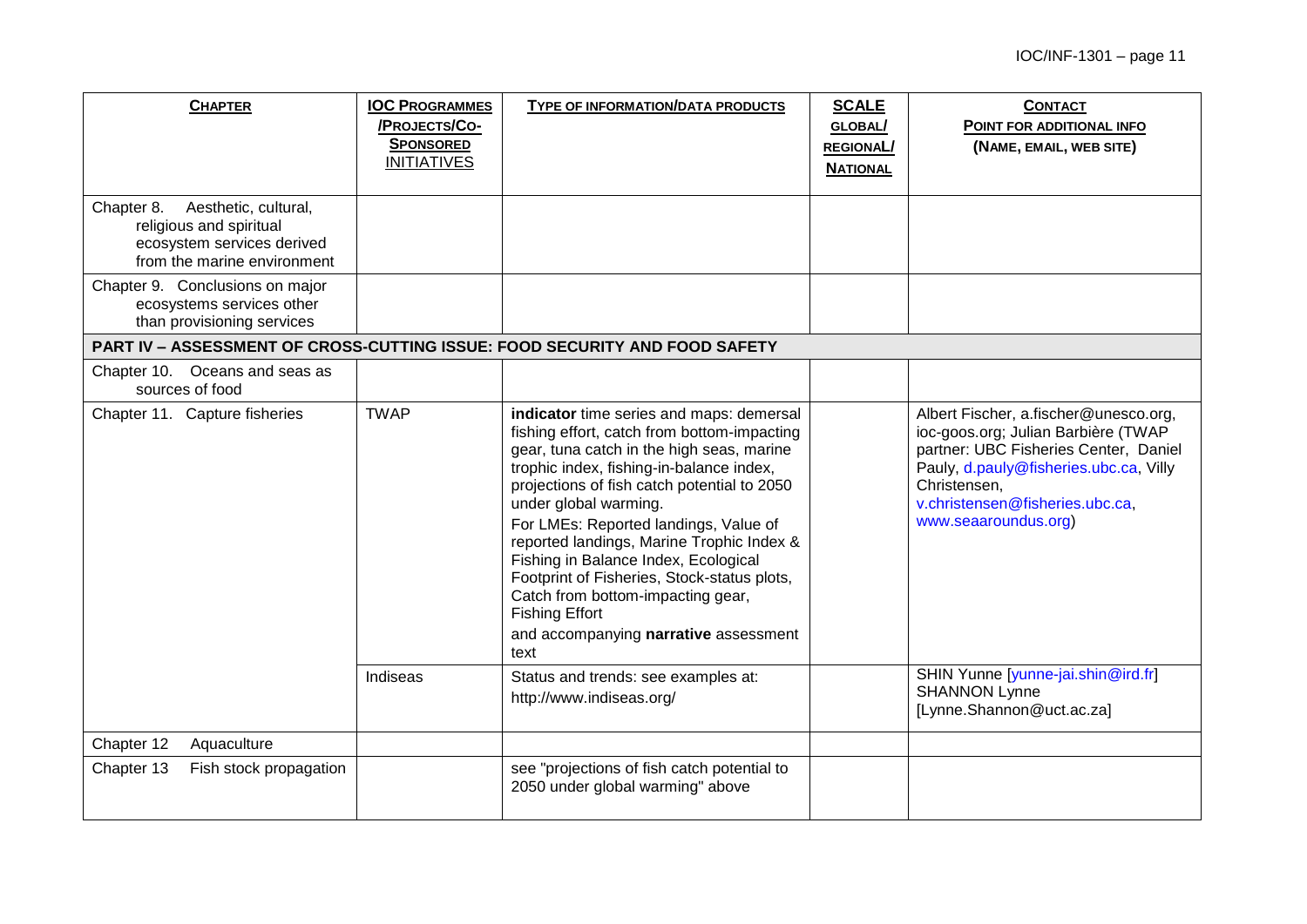| <b>CHAPTER</b>                                                                  | <b>IOC PROGRAMMES</b><br>/PROJECTS/CO-<br><b>SPONSORED</b><br><b>INITIATIVES</b>   | TYPE OF INFORMATION/DATA PRODUCTS                                                                                                                     | <b>SCALE</b><br><b>GLOBAL/</b><br><b>REGIONAL/</b><br><b>NATIONAL</b> | <b>CONTACT</b><br>POINT FOR ADDITIONAL INFO<br>(NAME, EMAIL, WEB SITE)                     |
|---------------------------------------------------------------------------------|------------------------------------------------------------------------------------|-------------------------------------------------------------------------------------------------------------------------------------------------------|-----------------------------------------------------------------------|--------------------------------------------------------------------------------------------|
| Seaweeds and other<br>Chapter 14<br>sea-based food                              |                                                                                    |                                                                                                                                                       |                                                                       |                                                                                            |
| Chapter 15<br>Social and economic<br>aspects of sea-based food<br>and fisheries | <b>TWAP</b>                                                                        | LMEs: % GDP fisheries                                                                                                                                 | <b>LMEs</b>                                                           | Julian Barbière (TWAP: Liana<br>McManus)                                                   |
| Chapter 16<br>Conclusions on food<br>security                                   |                                                                                    |                                                                                                                                                       |                                                                       |                                                                                            |
|                                                                                 |                                                                                    | PART V - ASSESSMENT OF OTHER HUMAN ACTIVITIES AND THE MARINE ENVIRONMENT                                                                              |                                                                       |                                                                                            |
| Chapter 17.<br>Shipping                                                         | <b>TWAP</b>                                                                        | indicator time series and maps: ship<br>traffic                                                                                                       |                                                                       | Albert Fischer, a.fischer@unesco.org,<br>ioc-goos.org                                      |
|                                                                                 | <b>ICES-IOC</b><br><b>Working Group</b><br>on Ballast and<br>Other Ship<br>Vectors | Introduction and transfer by ballast of<br>ships                                                                                                      | All                                                                   | Tracy McCollin:<br>Tracy.McCollin@scotland.gsi.gov.uk                                      |
| Chapter 18.<br>Ports                                                            |                                                                                    |                                                                                                                                                       |                                                                       |                                                                                            |
| Submarine cables<br>Chapter 19.<br>and pipelines                                |                                                                                    |                                                                                                                                                       |                                                                       |                                                                                            |
| Chapter 20.<br>Coastal, riverine and<br>atmospheric inputs from land            | <b>TWAP</b>                                                                        | Nutrients (P, N, Si) export from<br>watersheds (Global NEWS model) for<br>year 2000 with projections to 2030; and<br>coastal eutrophication potential | <b>LMEs</b>                                                           | Julian Barbière (TWAP partner: IGBP,<br>Sybil Seitzinger,<br>Sybil.Seitzinger@IGBP.kva.se) |
|                                                                                 | N-CIRP                                                                             | Nutrient loading and models                                                                                                                           | All                                                                   | N-CIRP : Lex Bouwman,<br>Lex.Bouwman@pbl.nl                                                |
| Offshore<br>Chapter 21.<br>hydrocarbon industries                               |                                                                                    |                                                                                                                                                       |                                                                       |                                                                                            |
| Chapter 22.<br>Other marine-based<br>energy industries                          |                                                                                    |                                                                                                                                                       |                                                                       |                                                                                            |
| Chapter 23.<br>Offshore mining                                                  |                                                                                    |                                                                                                                                                       |                                                                       |                                                                                            |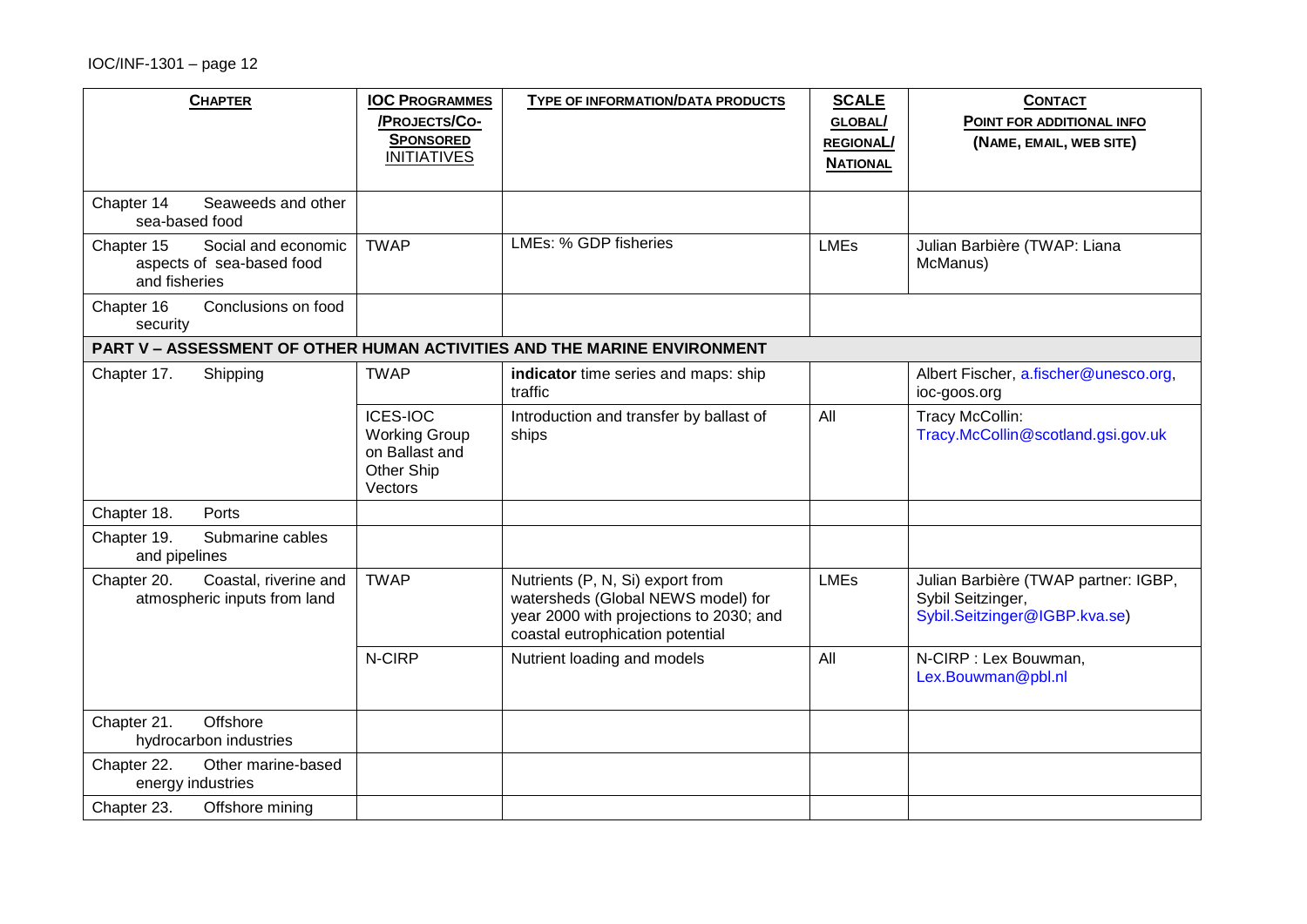| <b>CHAPTER</b>                                                                                       | <b>IOC PROGRAMMES</b><br>/PROJECTS/CO-<br><b>SPONSORED</b><br><b>INITIATIVES</b> | TYPE OF INFORMATION/DATA PRODUCTS                                                                                                                                                                                              | <b>SCALE</b><br>GLOBAL/<br><b>REGIONAL/</b><br><b>NATIONAL</b>                                | <b>CONTACT</b><br>POINT FOR ADDITIONAL INFO<br>(NAME, EMAIL, WEB SITE)                                                                                                                                        |
|------------------------------------------------------------------------------------------------------|----------------------------------------------------------------------------------|--------------------------------------------------------------------------------------------------------------------------------------------------------------------------------------------------------------------------------|-----------------------------------------------------------------------------------------------|---------------------------------------------------------------------------------------------------------------------------------------------------------------------------------------------------------------|
| industries                                                                                           |                                                                                  |                                                                                                                                                                                                                                |                                                                                               |                                                                                                                                                                                                               |
| Chapter 24.<br>Solid waste disposal                                                                  | <b>GESAMP</b>                                                                    | WG on microplastics                                                                                                                                                                                                            |                                                                                               | Peter Kershaw (Cefas)<br><peter.kershaw@cefas.co.uk></peter.kershaw@cefas.co.uk>                                                                                                                              |
| Chapter 25.<br>Marine debris                                                                         | <b>TWAP</b>                                                                      | indicator time series and maps: plastic<br>debris density (collected in plankton nets),<br>plastic pellet distribution and contaminant<br>(POPs) concentrations and<br>accompanying narrative assessment text<br>Also for LMEs | Global and<br><b>LMEs</b><br>(gridded<br>data to<br>allow<br>aggregatio<br>n at any<br>scale) | Albert Fischer, a.fischer@unesco.org,<br>ioc-goos.org; Julian Barbière (TWAP<br>partner: GESAMP: Tim Bowmer,<br>tim.bowmer@tno.triskelion.nl, Peter<br>Kershaw, peter.kershaw@cefas.co.uk,<br>www.gesamp.org) |
| Chapter 26.<br>Land/sea physical<br>interaction                                                      | <b>TWAP</b>                                                                      | Population within 10 m coastal elevation,<br>Deaths from climate-related natural<br>disasters                                                                                                                                  | <b>LMEs</b>                                                                                   | Julian Barbière (TWAP partner: Liana<br>McManus)                                                                                                                                                              |
| Chapter 27.<br>Tourism and<br>recreation                                                             | <b>TWAP</b>                                                                      | % GDP international tourism                                                                                                                                                                                                    | <b>LMEs</b>                                                                                   | Julian Barbière (TWAP partner: Liana<br>McManus)                                                                                                                                                              |
| Desalinisation<br>Chapter 28.                                                                        |                                                                                  |                                                                                                                                                                                                                                |                                                                                               |                                                                                                                                                                                                               |
| Chapter 29.<br>Use of marine<br>genetic resources                                                    |                                                                                  |                                                                                                                                                                                                                                |                                                                                               |                                                                                                                                                                                                               |
| Chapter 30: Marine scientific<br>research                                                            | <b>OBIS</b>                                                                      | Biogeographic Information / Biodiversity<br>Indices                                                                                                                                                                            | Global                                                                                        | Ward Appeltans,<br>w.appeltans@unesco.org<br>http://iobis.org                                                                                                                                                 |
| Chapter 31.<br>Conclusions on<br>other human activities                                              |                                                                                  |                                                                                                                                                                                                                                |                                                                                               |                                                                                                                                                                                                               |
| Chapter 32. Capacity-building in<br>relation to human activities affecting<br>the marine environment |                                                                                  |                                                                                                                                                                                                                                |                                                                                               |                                                                                                                                                                                                               |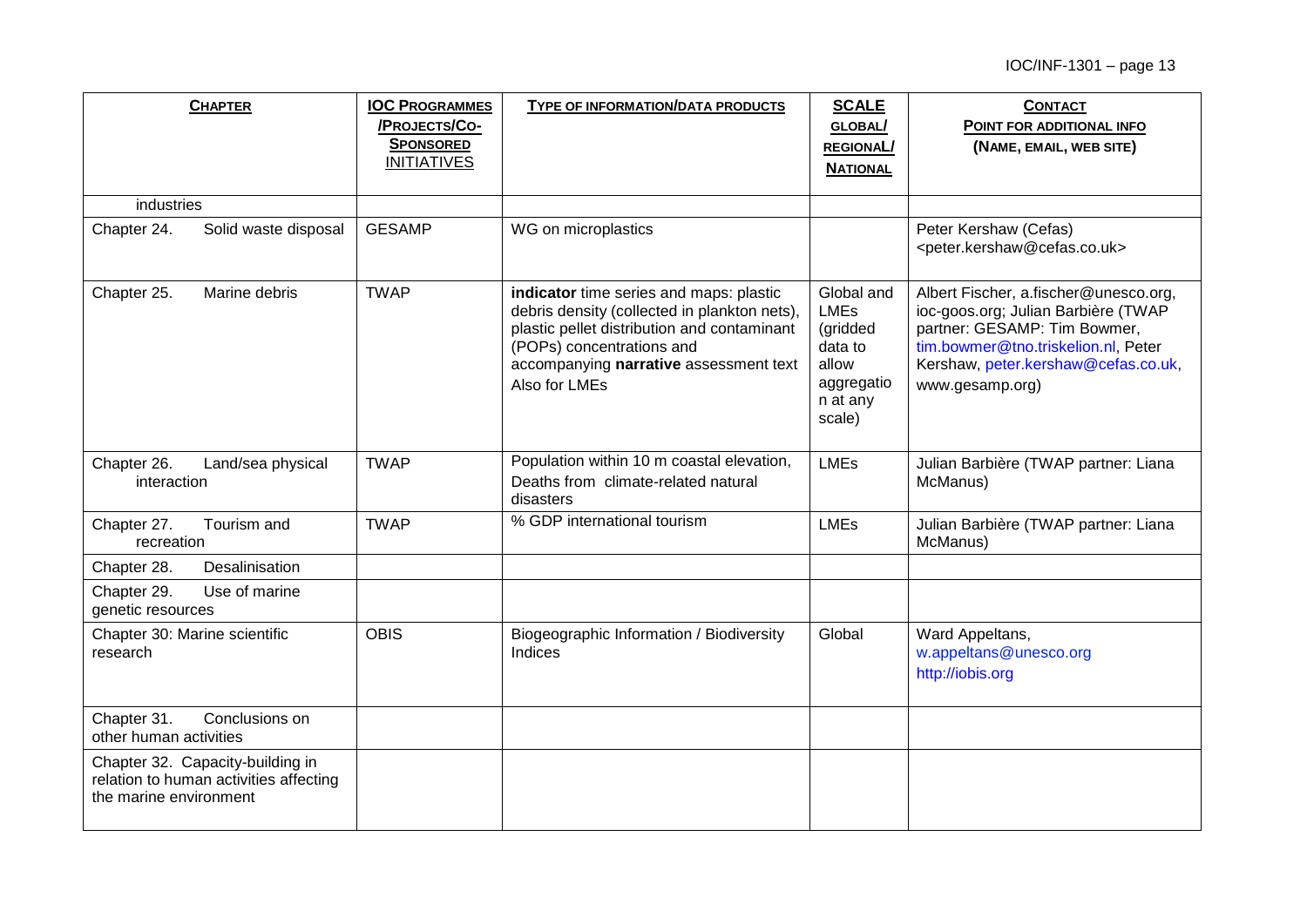| <b>CHAPTER</b>                                                                                                                                                                                        | <b>IOC PROGRAMMES</b><br>/PROJECTS/CO- | TYPE OF INFORMATION/DATA PRODUCTS                                                                                                                                     | <b>SCALE</b><br>GLOBAL/   | <b>CONTACT</b><br>POINT FOR ADDITIONAL INFO                                                                                                                             |
|-------------------------------------------------------------------------------------------------------------------------------------------------------------------------------------------------------|----------------------------------------|-----------------------------------------------------------------------------------------------------------------------------------------------------------------------|---------------------------|-------------------------------------------------------------------------------------------------------------------------------------------------------------------------|
|                                                                                                                                                                                                       | <b>SPONSORED</b><br><b>INITIATIVES</b> |                                                                                                                                                                       | <b>REGIONAL/</b>          | (NAME, EMAIL, WEB SITE)                                                                                                                                                 |
|                                                                                                                                                                                                       |                                        |                                                                                                                                                                       | <b>NATIONAL</b>           |                                                                                                                                                                         |
| <b>PART VI - ASSESSMENT OF MARINE BIOLOGICAL DIVERSITY AND HABITATS</b>                                                                                                                               |                                        |                                                                                                                                                                       |                           |                                                                                                                                                                         |
| Chapter 33. Introduction                                                                                                                                                                              |                                        |                                                                                                                                                                       |                           |                                                                                                                                                                         |
| Chapter 34. Scale of marine<br>biological diversity                                                                                                                                                   | <b>OBIS</b>                            | Biogeographic Information / Biodiversity<br><b>Indices</b>                                                                                                            | Global                    | Ward Appeltans,<br>w.appeltans@unesco.org<br>http://iobis.org                                                                                                           |
| Chapter 35. Extent of assessment<br>of marine biological diversity                                                                                                                                    | TWAP, OBIS                             | indicator time series and maps:<br>corrected marine biodiversity distributions<br>based on OBIS holdings<br>and accompanying narrative assessment<br>text             |                           | Ward Appeltans,<br>w.appeltans@unesco.org,<br>www.iobis.org                                                                                                             |
| Chapter 36. Overall status of major<br>groups of species and<br>habitats                                                                                                                              | <b>OBIS</b>                            | Biogeographic Information / Biodiversity<br><b>Indices</b>                                                                                                            | Global                    | Ward Appeltans,<br>w.appeltans@unesco.org<br>http://iobis.org                                                                                                           |
| The structure of chapters in this<br>section will be established in the light<br>of work on Chapters 34 -35, but the<br>following were identified for some of<br>the possible subjects to be covered: |                                        |                                                                                                                                                                       |                           |                                                                                                                                                                         |
| Coral (and other biogenic) reefs                                                                                                                                                                      | <b>TWAP</b>                            | indicator global threats to coral reefs<br>from warming, acidification, sea level rise;<br>LMEs: Reefs at risk index<br>and accompanying narrative assessment<br>text | Global and<br><b>LMEs</b> | Albert Fischer, a.fischer@unesco.org,<br>ioc-goos.org<br>Julian Barbière (TWAP partner: UNEP-<br>WCMC, Damon Stanwell- Smith<br>Damon.Stanwell-Smith@unep-<br>wcmc.org) |
|                                                                                                                                                                                                       | <b>GCRMN</b>                           | Global reef monitoring<br>Management & sustainable conservation<br>of coral reefs for people                                                                          | Global/<br>Regional       | Clive Wilkinson<br>clive.wilkinson@rrrc.org.au                                                                                                                          |
| Hydrothermal vents & cold seeps                                                                                                                                                                       |                                        |                                                                                                                                                                       |                           |                                                                                                                                                                         |
| Kelp forests                                                                                                                                                                                          |                                        |                                                                                                                                                                       |                           |                                                                                                                                                                         |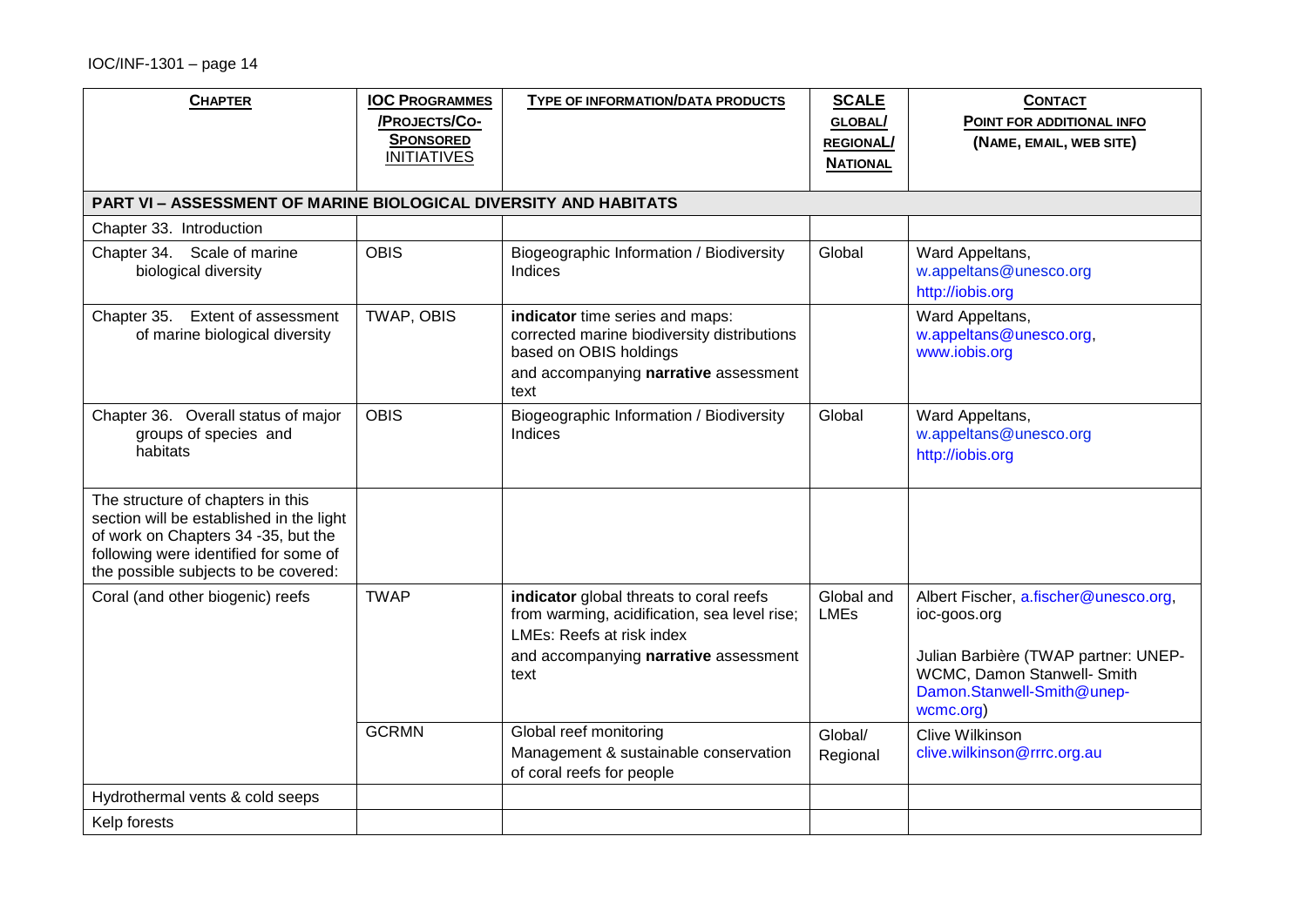| <b>CHAPTER</b>                                                                                                                                   | <b>IOC PROGRAMMES</b><br>/PROJECTS/CO-<br><b>SPONSORED</b><br><b>INITIATIVES</b> | TYPE OF INFORMATION/DATA PRODUCTS                                                                                                                                                                                                                       | <b>SCALE</b><br>GLOBAL/<br><b>REGIONAL/</b><br><b>NATIONAL</b> | <b>CONTACT</b><br>POINT FOR ADDITIONAL INFO<br>(NAME, EMAIL, WEB SITE)                                                                                                                                                   |
|--------------------------------------------------------------------------------------------------------------------------------------------------|----------------------------------------------------------------------------------|---------------------------------------------------------------------------------------------------------------------------------------------------------------------------------------------------------------------------------------------------------|----------------------------------------------------------------|--------------------------------------------------------------------------------------------------------------------------------------------------------------------------------------------------------------------------|
| Mangroves, salt marsh and other<br>macro<br>Vegetation areas                                                                                     | <b>TWAP</b>                                                                      | LMEs: mangrove extent and<br>accompanying narrative assessment text                                                                                                                                                                                     | <b>LMEs</b>                                                    | Julian Barbière (TWAP partner: UNEP-<br>WCMC, Damon Stanwell-Smith<br>Damon.Stanwell-Smith@unep-<br>wcmc.org                                                                                                             |
| Migratory marine species.                                                                                                                        | <b>OBIS-SEAMAP</b>                                                               | Marine Mammal, Seaturtle, Sea Bird data                                                                                                                                                                                                                 | Global                                                         | Patrick Halpin, phalpin@duke.edu<br>http://seamap.env.duke.edu                                                                                                                                                           |
| Plankton                                                                                                                                         | <b>TWAP</b>                                                                      | indicator time series and maps: ocean<br>colour, chlorophyll, primary productivity,<br>and biogeographic domain shifts;<br>mesozooplankton abundance, copepod<br>community size, timing and phenology.<br>and accompanying narrative assessment<br>text | Global                                                         | Albert Fischer, a.fischer@unesco.org,<br>ioc-goos.org (TWAP partners: Trevor<br>Platt, tplatt@dal.ca and Shubha<br>Sathyendranath, shubha@dal.ca,<br>www.pml.ac.uk; Sonia Batten,<br>soba@sahfos.ac.uk, www.sahfos.ac.uk |
|                                                                                                                                                  | <b>HABP</b>                                                                      | Harmful Algae Blooms                                                                                                                                                                                                                                    | All                                                            | Katherine Richardson,<br>http://macroecology.ku.dk/oceanograph<br>y/, kari@science.ku.dk                                                                                                                                 |
|                                                                                                                                                  | <b>OBIS</b>                                                                      | Biogeographic Information / Biodiversity<br>Indices                                                                                                                                                                                                     | Global                                                         | Ward Appeltans,<br>w.appeltans@unesco.org<br>http://iobis.org                                                                                                                                                            |
| Seagrass and eel-grass beds                                                                                                                      |                                                                                  |                                                                                                                                                                                                                                                         |                                                                |                                                                                                                                                                                                                          |
| Seamounts, deep-sea banks and<br>plateaus                                                                                                        |                                                                                  |                                                                                                                                                                                                                                                         |                                                                |                                                                                                                                                                                                                          |
| Chapter 43. Significant<br>environmental, economic<br>and/or social aspects in<br>relation to the conservation of<br>marine species and habitats | <b>TWAP</b>                                                                      | Change in MPA coverage                                                                                                                                                                                                                                  | <b>LMEs</b>                                                    | Julian Barbière (TWAP partner: UNEP-<br>WCMC, Damon Stanwell- Smith<br>Damon.Stanwell-Smith@unep-<br>wcmc.org)                                                                                                           |
| Chapter 44. Capacity building needs<br>in relation to the status of<br>species and habitats                                                      |                                                                                  |                                                                                                                                                                                                                                                         |                                                                |                                                                                                                                                                                                                          |